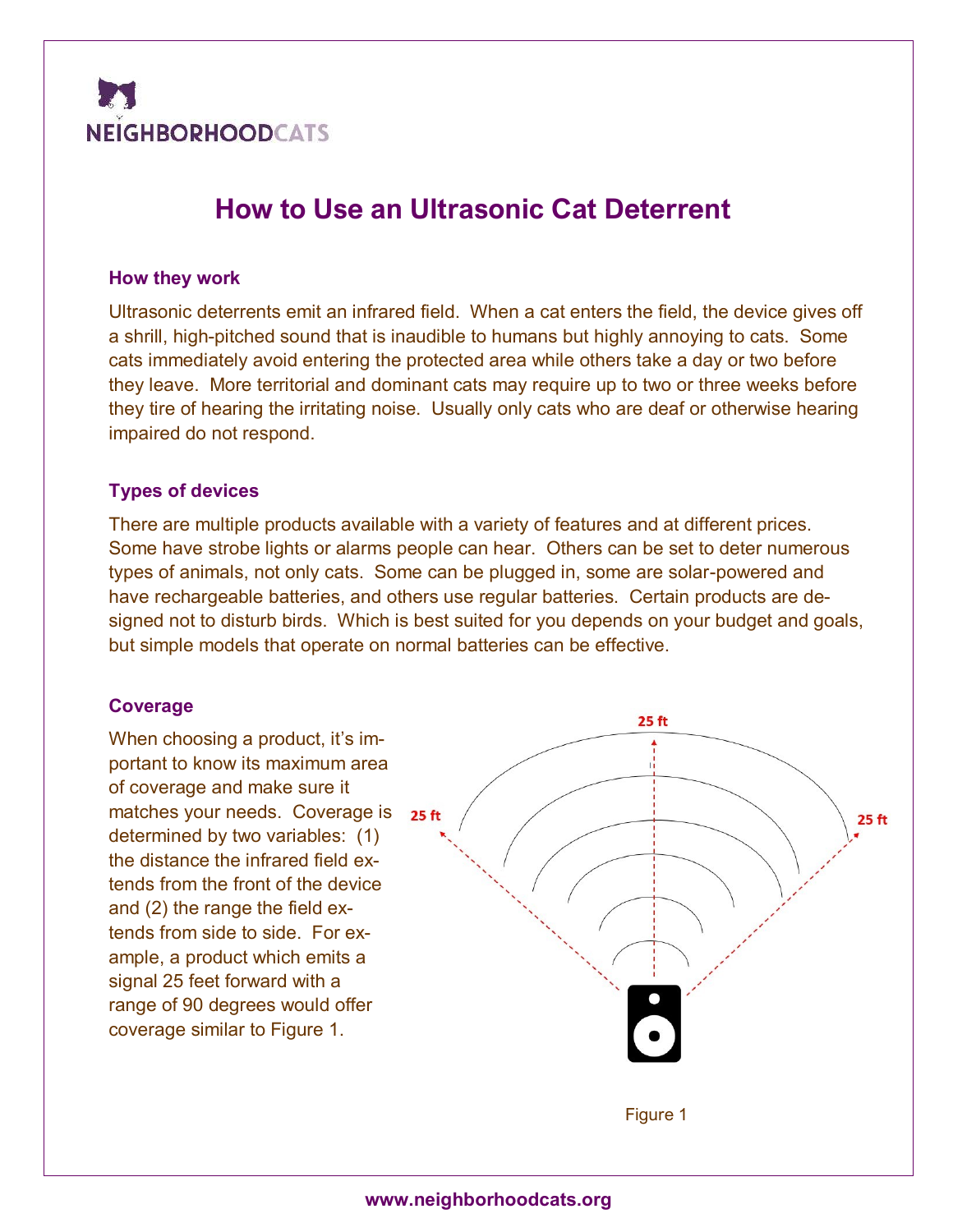#### **Placement**

In most cases, the sensor of the ultrasonic device - the part which emits the infrared field should be 4 to 12 inches (10 to 30 cm) above the ground, equaling the approximate height of a cat. Placing it 8 inches (20 cm) high is a good rule of thumb. If the device is mounted on a stake, check that the sensor is at the correct height after the stake is placed in the ground. Some devices can be mounted on a wall, fence or similar structure. Again, make sure the sensor is elevated about 8 inches. **The device will not work if it is placed too high.**

Position the device so its sensor is pointing towards the area you are trying to protect. If the area you want to deter cats from entering, such as your back yard, is larger than the maximum area the device can cover, you will need to use more than one device. **The device will not work if the area to be covered exceeds its capacity.**

If you are using a solar-powered device, place it where it will receive the most sunlight and avoid putting it in the shade.

## **Other tips**

If your device is able to deter multiple kinds of animals, set it at the sound frequency for cats (read the manufacturer's instructions on how to do this.) If the sound frequency is set too low or too high, it may not work. Usually the setting for cats is towards the middle of a device's range of frequencies.

If there will be a lot of activity in the area the device is covering, such as dogs or children playing or someone gardening, switch off the device until the activity is over to increase its battery life. Otherwise, it will constantly be triggered on. Check and replace nonrechargeable batteries regularly.

#### **Creative placements**

Some users have reported success with the placements described below.

# **1. Point of entry or path of travel**

Point the device at a spot where cats usually enter the property, such as a hedge or opening in a fence (Figure 2). Or instead place the device so it covers part of a path the cat normally travels.